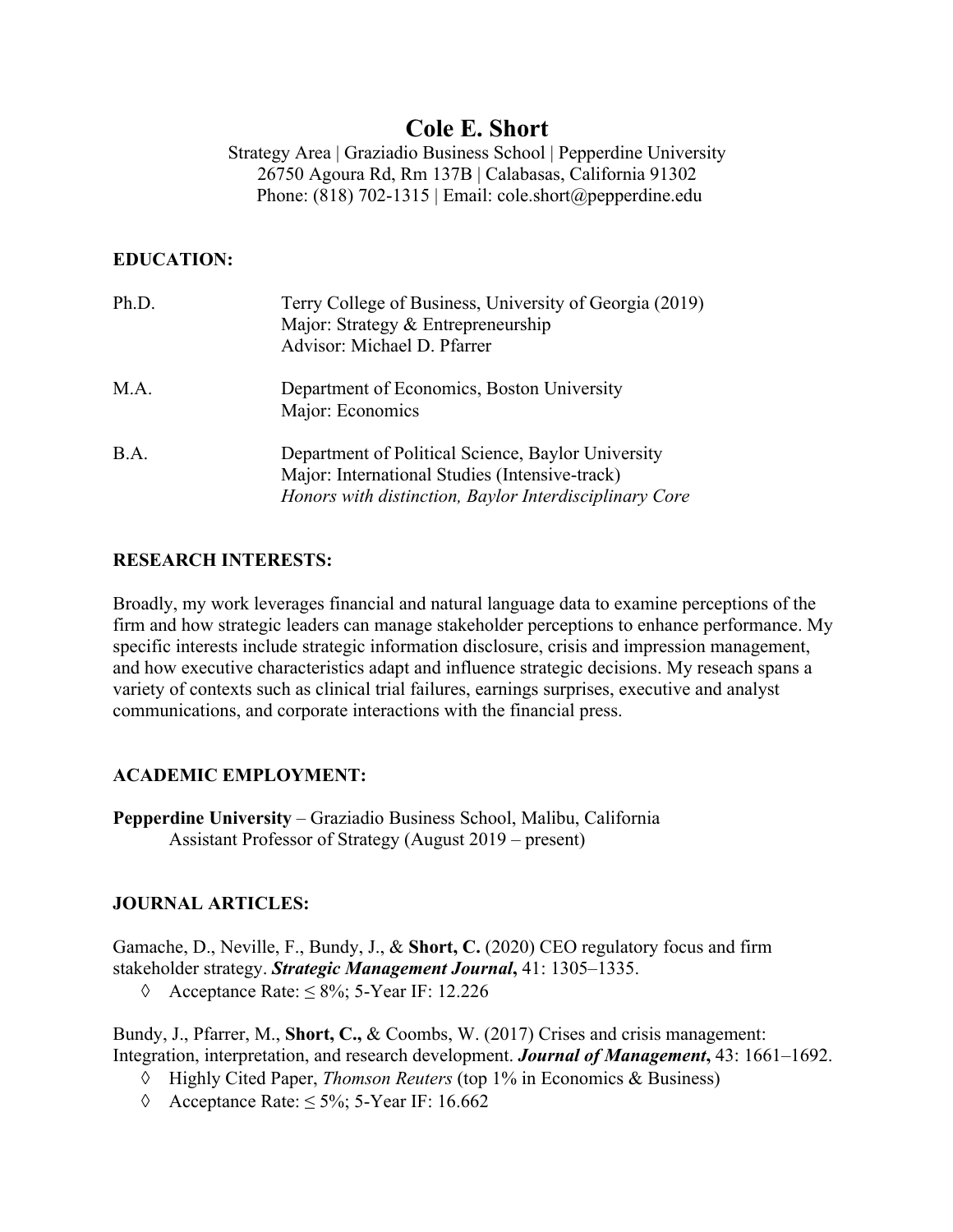### **MANUSCRIPTS UNDER REVIEW:**

**Short, C.,** & Hubbard, T. [CEO evaluations and linguistic patterns]. - Revise-and-resubmit at *Academy of Management Discoveries.*

Parker, O., **Short, C.,** Titus, V., Nahm, P., & Crawford, W. [Strategic negativity]. - Revise-and-resubmit at *Strategic Management Journal.*

Graf-Vlachy, L., Neville, F., **Short, C.**, & Völkl, F. [Shifts in executive characteristics]. - Revise-and-resubmit at *Journal of Management Studies.*

**Short, C.,** Campbell, R., & Graffin, S. [CEO humor and organizational ambidexterity]. - Under review at *Journal of Management Studies.*

# **SELECTED WORKS IN PROGRESS:**

**Short, C.,** & Pfarrer, M. [Managing clinical failures in the pharmaceutical industry]. - Target Journal: *Academy of Management Journal.*

**Short, C.,** Pfarrer, M., & Bundy, J. [Organizational impression management]. - Target Journal: *Strategic Management Journal.*

Parker, O., **Short, C.**, Porck, J., Titus, V., & Nahm, P. [Strategic consensus]. - Target Journal: *Academy of Management Journal. \*Supported by the Julian Virtue Professorship Award.*

**Short, C.,** & Zhou, Y. [Determinants of anticipatory impression management]. - Target Journal: *Strategic Management Journal.*

**Short, C.,** & Hubbard, T. [Evaluator characteristics and strategic communication]. - Target Journal: *Academy of Management Review.*

# **HONORS AND AWARDS:**

Julian Virtue Professorship, *Pepperdine Graziadio Business School,* 2021-2023 Overall Conference Best Paper Nominee, *Strategic Management Society*, 2021 Above and Beyond the Call of Duty Reviewing Award (OMT), *Academy of Management,* 2021 Highly Cited Paper in Business & Economics, *Web of Science* (Thomson Reuters), 2021 Best Paper Finalist, *Strategic Management Society*, Strategic Leadership & Governance IG, 2020 Best Paper Nominee, *Strategic Management Society*, Research Methods Divison, 2020 Outstanding Reviewer Award, *Academy of Management*, Strategic Management, 2020 Most-read publication in *Journal of Management*, SAGE Publications, 2020-2021 Overall Conference Best Paper Nominee, *Strategic Management Society*, 2018 Outstanding Reviewer Award, *Strategic Management Society*, Stakeholder Strategy IG, 2018 Outstanding Reviewer Award, *Academy of Management*, Business Policy and Strategy, 2017 Best Paper Award, *Strategic Management Society*, Stategic Leadership & Governance IG, 2016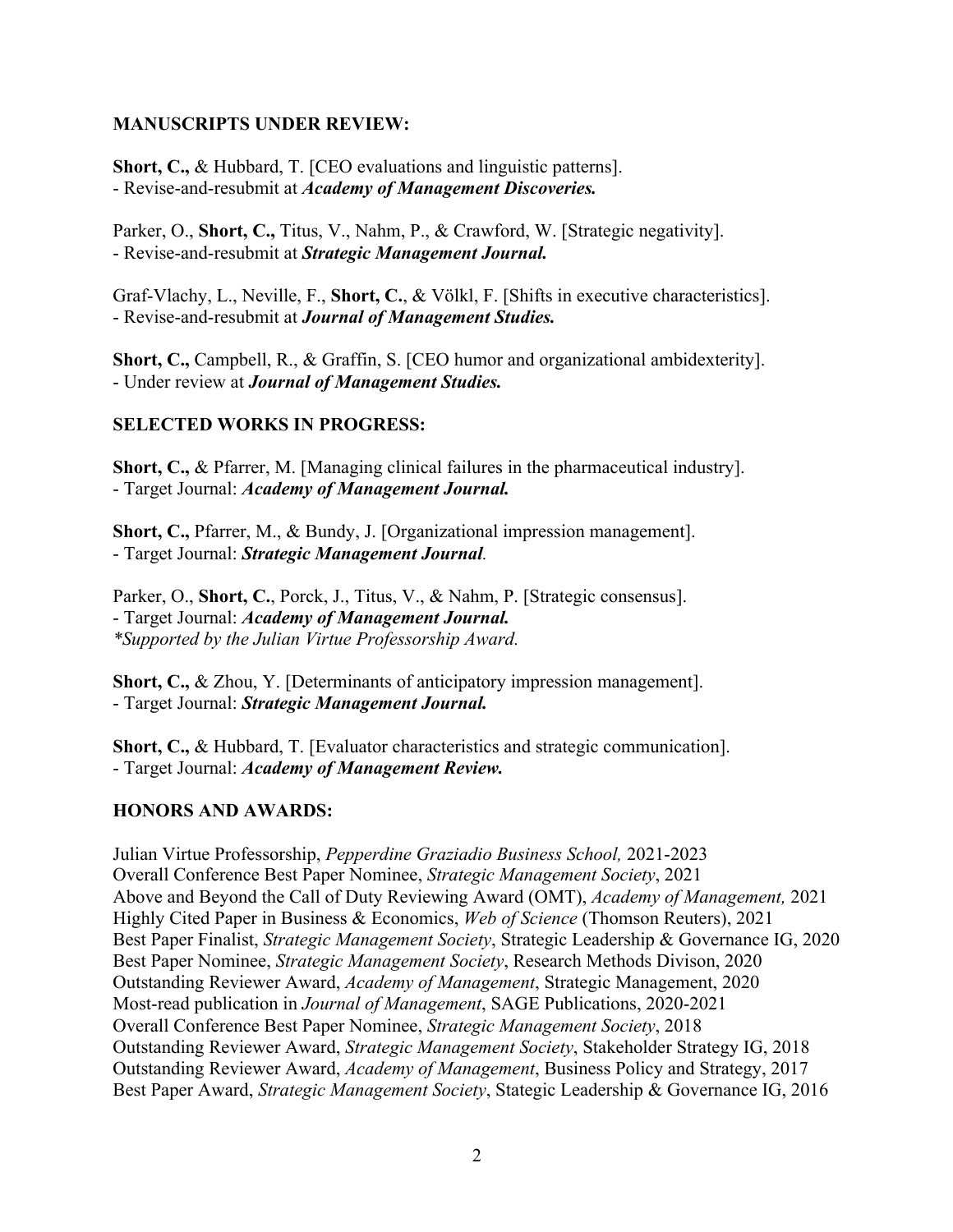### **HONORS AND AWARDS (CONTINUED):**

Academic Travel Grant, *Baylor University*, (54th Annual Naval Academy Conference), 2014. Political Science Research Grant, *Charles Koch Foundation*, 2014. Outstanding Delegate (Economic Affairs), *Nat'l Council on U.S.-Arab Relations (S.W.)*, 2013 Sigma Iota Rho Scholar (International Studies Honors Society), *Baylor University*, 2013 President's Gold Merit Scholarship, *Baylor University*, 2010 Bill Merritt Memorial Scholarship, *Rotary International (San Diego)*, 2010

# **CONFERENCE PAPERS & PRESENTATIONS:**

Parker, O., **Short, C.,** Titus, V., Nahm, P., & Crawford, W. (2021) "Negative impression management and its contingent use by executives." *Southern Management Association Annual Conference,* New Orleans, LA.

**Short, C.,** & Zhou, Y. (2021) "Determinants of anticipatory impression management." *Strategic Management Society Annual Conference.* (Virtual)

Campbell, R., **Short, C.,** & Graffin, S. (2020) "CEO sense of humor and organizational ambidexterity." *Strategic Management Society Annual Conference.* (Virtual)

Parker, O., **Short, C.,** & Titus, V. (2020) "Hold your horses: Negative anticipatory impression management and its motivations." *Annual Meeting of the Academy of Management.* (Virtual)

**Short, C.** (2019) "Managing failure: The effects of anticipatory and reactive strategies." *Annual Meeting of the Academy of Management,* Boston, MA.

Parker, O., **Short, C.,** & Titus, V. (2019) "Hold your horses: Negative anticipatory impression management and its motivations." *Strategic Management Society Annual Conference,* Minneapolis, MN.

**Short, C.,** & Pfarrer. (2018) "Path dependence in organizational impression management." *Strategic Management Society Annual Conference,* Paris, France.

**Short, C.** (2018) "When clinical trials fail: Managing drug development in the pharmaceutical industry." *Oxford University Centre for Corporate Reputation Symposium,* Oxford, UK.

**Short, C.** (2018) (Presenter for panel symposium) "Firm performance and executive succession." *Annual Meeting of the Academy of Management,* Chicago, IL.

**Short, C.** (2018) "Path dependence in organizational impression management." *Annual Meeting of the Academy of Management,* Chicago, IL.

**Short, C.,** Hubbard, T., Quigley, T., & Graffin, S. (2017) "Who gets it right and when? Internal and external evaluations of CEO quality." *Strategic Management Society Annual Conference,* Houston, TX.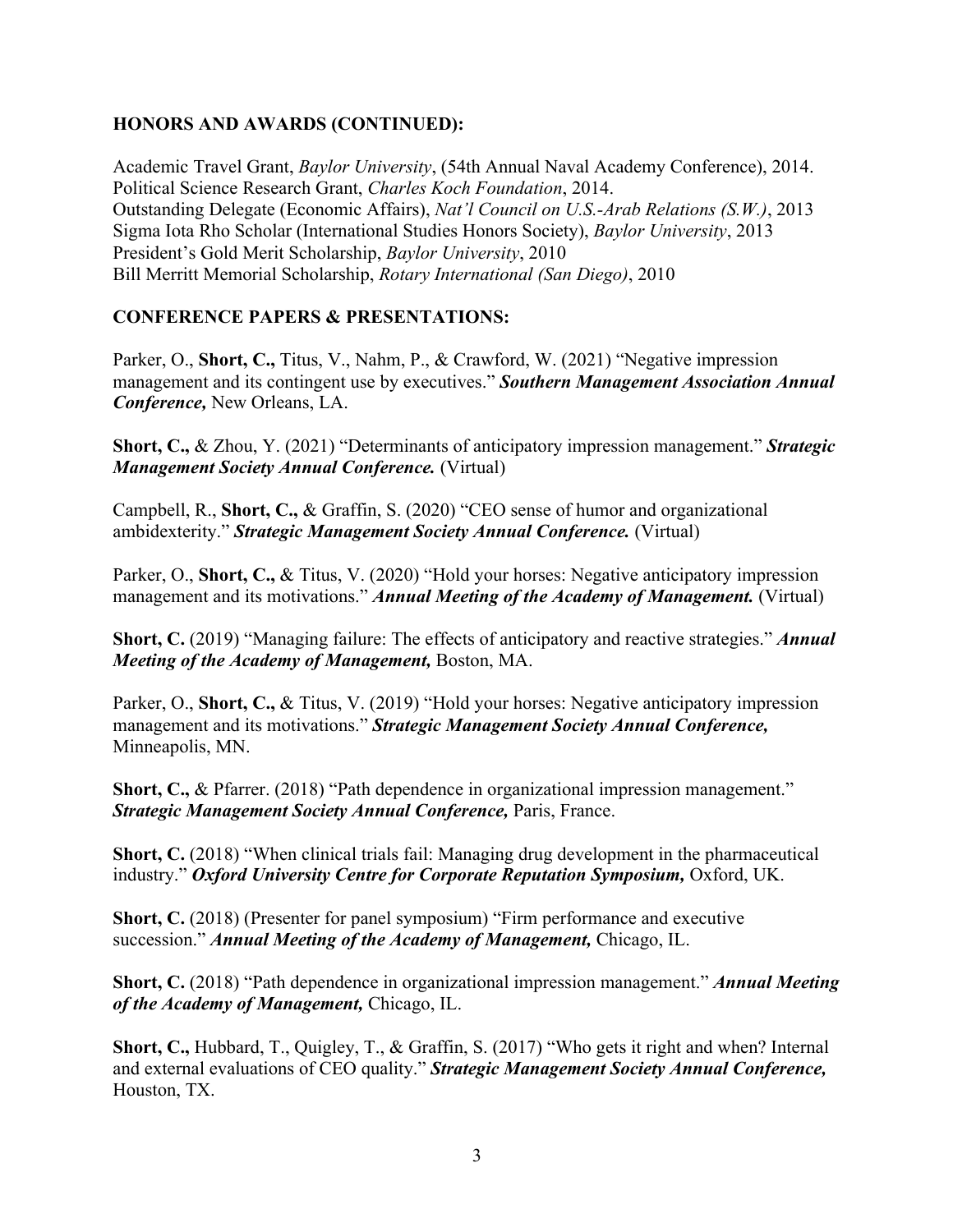### **CONFERENCE PAPERS & PRESENTATIONS (CONTINUED):**

**Short, C.** (2017) (Panel Symposium) "AIMing to impress: Anticipatory impression management and the organization." *Annual Meeting of the Academy of Management,* Atlanta, GA.

Gamache, D., Neville, F., Bundy, J., & **Short, C.** (2017) "CEO regulatory focus, shareholder activism, and corporate social performance." *Strategic Management Society Annual Conference,* Berlin, Germany.

Ashmore, Z., Alch, C., Coyle, C., Johnson, T., Kingry, C., Okunnu, R., **Short, C.**, Jupiter, D., & Islam, J. (2017) "Improving rates of diabetic foot inspections to prevent complications: UTMB family medicine quality improvement project." *American Diabetes Association Annual Conference,* Orlando, FL.

Neville, F., Gamache, D., Bundy, J., & **Short, C.** (2016) "CEO regulatory focus, shareholder activism, and corporate social performance." *Strategic Management Society Annual Conference,* Berlin, Germany.

Campbell, R., Graffin, S., & **Short, C.** (2016) "Just playing around? The effects of CEO sense of humor on financial analysts." *Annual Meeting of the Academy of Management,* Anaheim, CA.

### **CONFERENCE ACTIVITIES:**

Session chair. (2020) "The CEO in the spotlight: narcissism, regulatory, and temporal foci." *Annual Meeting of the Academy of Management.* (Virtual)

Participant. (2020) Research Methods Division-CARMA Doctoral Student and Junior Faculty Consortium. *Annual Meeting of the Academy of Management.* (Virtual)

Participant. (2018) Oxford University Centre for Corporate Reputation Paper Development Workshop. *Oxford University Centre for Corporate Reputation Symposium,* Oxford, UK.

Participant. (2018) Organization Management Theory (OMT) Doctoral Student Consortium. *Annual Meeting of the Academy of Management,* Chicago, IL.

Participant. (2017) Social Issues in Management (SIM) Doctoral Student Consortium. *Annual Meeting of the Academy of Management,* Atlanta, GA.

Panel symposium organizer. (2017) "AIMing to impress: Anticipatory impression management and the organization." *Annual Meeting of the Academy of Management,* Atlanta, GA.

Participant. (2017) Strategic Leadership and Governance (SLG) Paper Development Workshop. *Annual Meeting of the Academy of Management,* Atlanta, GA.

Participant. (2016) AOM New Doctoral Student Consoritum (NDSC). *Annual Meeting of the Academy of Management,* Anaheim, CA.